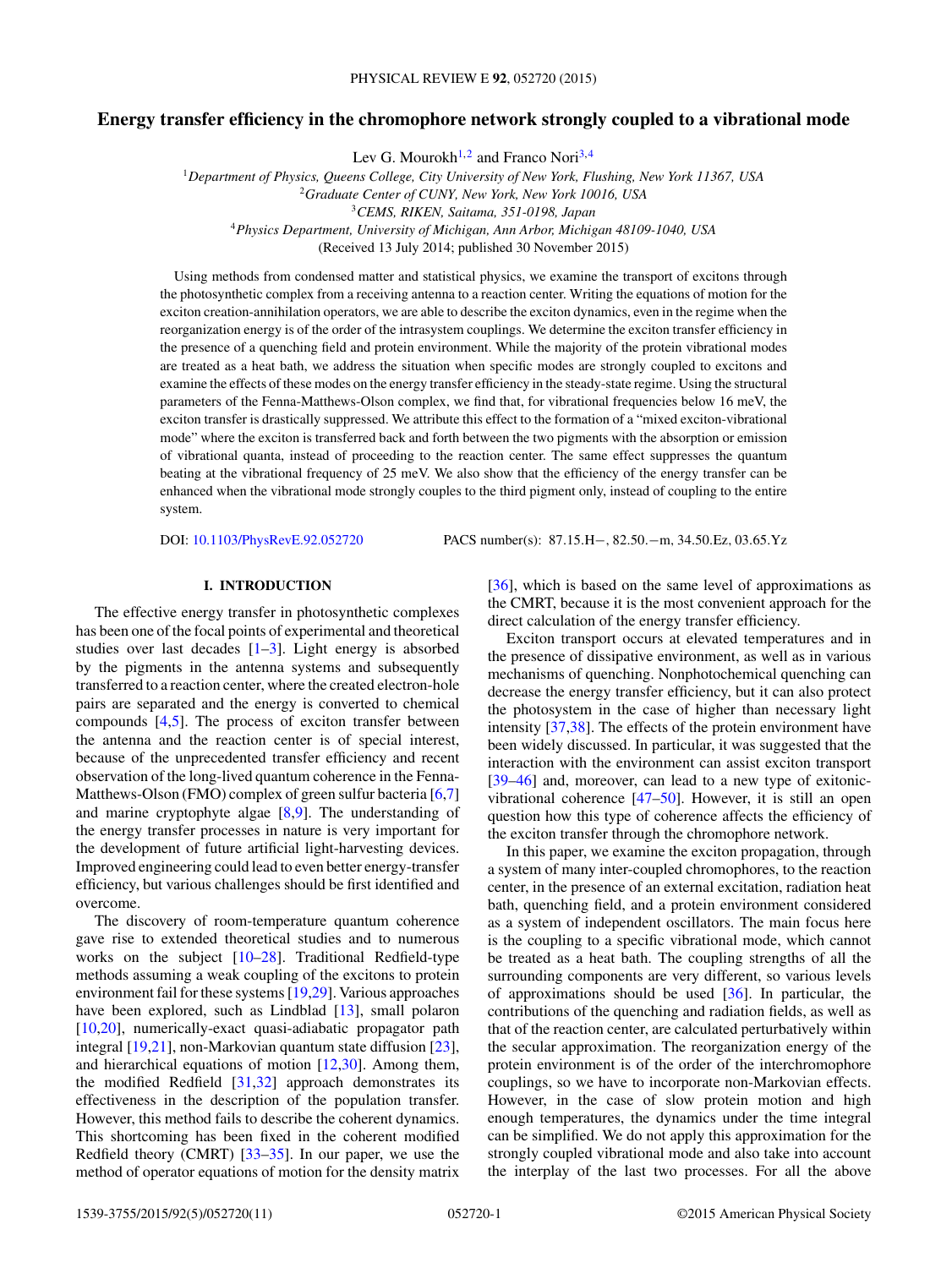## <span id="page-1-0"></span>LEV G. MOUROKH AND FRANCO NORI PHYSICAL REVIEW E **92**, 052720 (2015)

interactions, we take into account the contributions of both diagonal and off-diagonal elements of the density matrix. The diagonal elements for the vibrational heat bath and for the strongly coupled vibrational mode are treated exactly, whereas the secular approximation is used for the off-diagonal elements [\[33–36\]](#page-10-0).

The couplings of the system to the external light source and to a reaction center are explicitly included in our Hamiltonian. Therefore, we are able to calculate the rate of energy transfer to the reaction center and the rate of the energy absorbtion by the system and, correspondingly, to *directly* determine the efficiency of the energy transfer. Previously [\[45,46,51,52\]](#page-10-0), the efficiency was calculated indirectly by the population of the last chromophore in the chain. It should be also emphasized that our approach is not restricted to the single-excitonpropagation case, and the chromophore network can contain as many excitons as the number of chromophores. However, we neglect the exciton annihilation processes [\[53\]](#page-10-0), which are important for the systems with high exciton density. Including such effects is beyond the scope of our paper and will be addressed in future research.

The couplings of the excitons to a blackbody radiation field and to a quenching field are also explicitly included in the Hamiltonian. The former is responsible for spontaneous electron-hole recombination, while the latter is used to describe nonphotochemical quenching [\[37,38\]](#page-10-0), represented as an Ohmic external force. It is the competition between this quenching and coupling to the reaction center that determines the efficiency of the energy transfer, and the main goal of our work is to determine how the strong coupling to a vibrational mode affects this competition.

Equations obtained for the general case are applied to the model system having the energetic parameters of the FMO complex but more strongly coupled to the quenching field and to a vibrational mode. This allows us to compare our results with previous studies of this complex. We show that for certain frequencies of the vibrational mode, the energy transfer is strongly suppressed. To explain these results, we determine the time dependencies of the chromophore populations and show that, for these frequencies, the excitation does not effectively reach the chromophore coupled to the reaction center, despite the fact that it has the lowest energy. We argue that this effect is the result of the exitonic-vibrational coherence [\[47–50\]](#page-10-0), when the *mixed exciton-vibrational mode* is formed and the excitation is transferred between two excitonic states with the emission and absorption of vibrational quanta, instead of proceeding to the reaction center. Eventually the excitation energy is lost to the vibrational heat bath and to the quenching field. The same effect can suppress the quantum beating which occurs in the populations of the first and second pigments. At a certain frequency of the vibrational mode, the mixed exciton-vibrational mode forms between the first and sixth pigments and the exciton is transferred to the sixth chromophore instead of the second one. The inclusion of additional relaxation channels, such as excitonexciton annihilation, would only suppress the energy transfer even more, further supporting our conclusions. However, if the vibrational mode is strongly coupled to a specific (third) pigment, the efficiency of the energy transfer is even enhanced.

The rest of the paper is structured as follows. Section  $\Pi$ contains the Hamiltonian of the system. In Sec. [III](#page-2-0) we determine the density matrix and derive its equations of motion. The efficiency of the energy transfer is defined in Sec. [IV.](#page-3-0) This approach is applied to the FMO complex in Sec. [V,](#page-3-0) where we find the dependence of the energy transfer efficiency on the frequency of the vibrational mode strongly coupled to the system and calculate the time dependencies of the chromophores populations. Section [VI](#page-6-0) contains the conclusions of our work.

## **II. HAMILTONIAN**

We start from the general description of the exciton transfer through a system of *N* chromophores when these are coupled to each other, and each one of them can be coupled to the light source, reaction center, quenching, and blackbody radiation fields, as well as the protein environment. In addition, the interaction with a specific strong vibrational mode is included. The Hamiltonian of this system consists of the following components:

(1) Unperturbed part:

$$
H_0 = \sum_n \epsilon_n a_n^{\dagger} a_n + \sum_{m \neq n} V_{mn} a_m^{\dagger} a_n
$$

$$
- \sum_n (F_n e^{i\omega_0 t} a_n + F_n^* e^{-i\omega_0 t} a_n^{\dagger}), \qquad (1)
$$

where  $a_n^{\dagger}$  and  $a_n$  are the creation and annihilation operators for the excitations of the *n*-th chromophore, respectively,  $\epsilon_n$ is the excitation energy,  $V_{mn}$  is the interchromophores energy transfer amplitude,  $\omega_0$  is the frequency of the external light, and  $F_n$  is the coupling strengths directly proportional to the dipole moment *dn* of the *n*-chromophore. In this form, the interaction between the chromophore system and the external light is significantly simplified, but it allows us to calculate the absorbed energy and the energy transfer efficiency in a very transparent way. It should be noted that the total number of excitations in the system depends on the coupling to the light source and can be as many as the number of chromophores. However, each of them can only be single populated.

(2) Coupling to the reaction center:

$$
H_{\rm trap} = -\sum_{n} \sum_{k} (g_{kn} b_{k}^{\dagger} a_{n} + g_{kn}^{*} a_{n}^{\dagger} b_{k}), \tag{2}
$$

where  $b_k^{\dagger}$  and  $b_k$  are the creation and annihilation operators, respectively, for the excitations at the reaction center having its own Hamiltonian

$$
H_{\rm RC} = \sum_{k} \epsilon_k b_k^{\dagger} b_k. \tag{3}
$$

(3) Interaction with the blackbody radiation and quenching fields:

$$
H_{\text{Rec}} = -\sum_{n} (Q_n a_n^{\dagger} + Q_n^* a_n), \tag{4}
$$

where the operator

$$
Q_n = d_n(\mathcal{E}_{\text{rad}} + \mathcal{E}_{\text{quen}}) \tag{5}
$$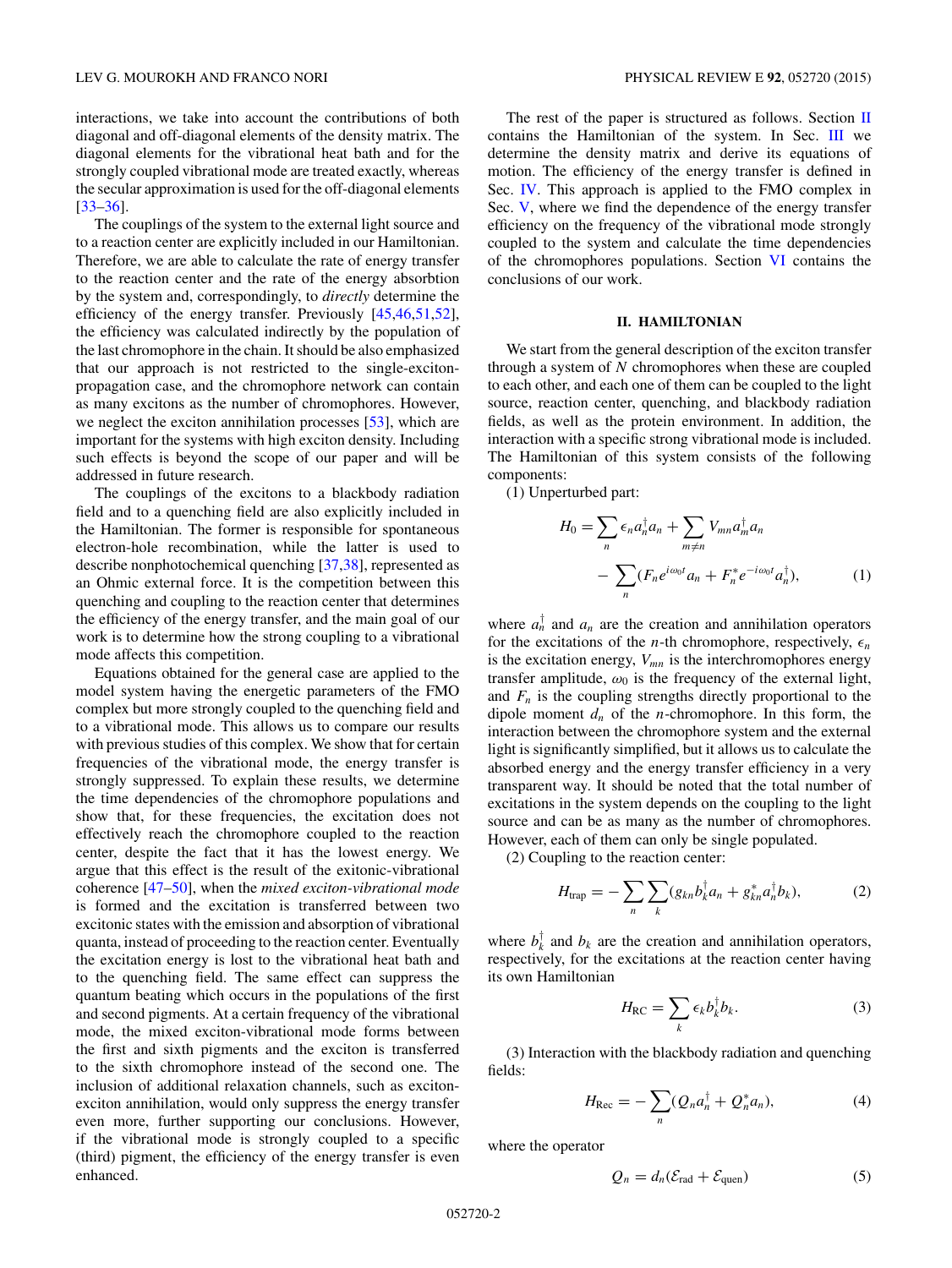<span id="page-2-0"></span>is proportional to the sum of the fields multiplied by the dipole moment  $d_n$ . The Hamiltonians of the radiation heat bath,  $H_{\text{Rad}}$ , and the quenching field,  $H_{\text{quen}}$ , describe the free evolution of these degrees of freedom.

(4) Coupling to the protein environment:

$$
H_{\rm e-ph} = -\sum_{j,n} C_{jn} m_j \omega_j^2 x_j a_n^{\dagger} a_n. \tag{6}
$$

We describe the environment, having the Hamiltonian

$$
H_{\text{env}} = \sum_{j} \left( \frac{p_j^2}{2m_j} + \frac{m_j \omega_j^2 x_j^2}{2} \right) \tag{7}
$$

as a set of independent harmonic oscillators with the position  $x_i$  and momentum  $p_i$  operators. The *j*th oscillator has a mass  $m_j$  and a frequency  $\omega_j$ . Here  $C_{jn}$  are the coupling strengths of the *j* th phonon mode and the exciton at the *n*th site.

(5) Coupling to a specific vibrational mode:

$$
H_{\text{e-vib}} = -\sum_{n} C_n M \Omega^2 X a_n^{\dagger} a_n \tag{8}
$$

with the Hamiltonian

$$
H_{\rm vib} = \frac{P^2}{2M} + \frac{M\Omega^2 X^2}{2},
$$
 (9)

involving the position *X* and momentum *P* operators. Here *M*,  $\Omega$ , and  $C_n$  are the mass, frequency, and the coupling strengths, respectively, associated with this vibrational mode.

The time dependence of the unperturbed Hamiltonian, Eq. [\(1\)](#page-1-0), can be removed by means of the unitary transformation,

$$
U = \exp\left(-i\sum_{m} N_{m}\omega_{0}t\right) = \prod_{m} \exp(-iN_{m}\omega_{0}t), \quad (10)
$$

where  $N_m = a_m^{\dagger} a_m$ . Accordingly, the total Hamiltonian has the form

$$
H = H_0^U - \sum_n (e^{i\omega_0 t} Q_n a_n^{\dagger} + e^{-i\omega_0 t} Q_n^{\dagger} a_n)
$$
  

$$
- \sum_{k,n} (e^{-i\omega_0 t} g_{kn} b_k^{\dagger} a_n + e^{i\omega_0 t} g_{kn}^* a_n^{\dagger} b_k)
$$
  

$$
- \sum_{j,n} C_{jn} m_j \omega_j^2 x_j a_n^{\dagger} a_n - \sum_n C_n M \Omega^2 X a_n^{\dagger} a_n
$$
  

$$
+ H_{env} + H_{vib} + H_{RC} + H_{Rad} + H_{quen}, \qquad (11)
$$

where

$$
H_0^U = \sum_n (\epsilon_n - \omega_0) a_n^{\dagger} a_n + \sum_{m \neq n} V_{mn} a_m^{\dagger} a_n
$$

$$
- \sum_n (F_n a_n + F_n^* a_n^{\dagger}) \tag{12}
$$

is the unperturbed Hamiltonian after the unitary transformation. This transformation allowed us to treat the external light exactly. The obtained Hamiltonian is not purely excitonic, as it includes the ground and excited states mixed by the external light.

#### **III. DENSITY MATRIX AND RATE EQUATIONS**

The Hamiltonian, Eq.  $(12)$ , can be numerically diagonalized, with the determination of its eigenenergies and eigenfunctions, as

$$
H_0^U|\mu\rangle = E_\mu|\mu\rangle. \tag{13}
$$

Accordingly, we can construct the density matrix in the form

$$
\rho_{\mu\nu} = |\mu\rangle\langle\nu| \tag{14}
$$

and express all operators in terms of this matrix. In particular, the exciton operators are given by

$$
a_m = \sum_{\mu\nu} a_{m;\mu\nu} \rho_{\mu\nu} = \sum_{\mu\nu} \langle \mu | a_m | \nu \rangle \rho_{\mu\nu},
$$
  

$$
N_m = a_m^{\dagger} a_m = \sum_{\mu\nu} \langle \mu | N_m | \nu \rangle \rho_{\mu\nu}.
$$
 (15)

Correspondingly, the total Hamiltonian of the system can be written as

$$
H = H_0^U - \sum_{\mu\nu} \mathcal{A}_{\mu\nu} \rho_{\mu\nu},\tag{16}
$$

where  $A_{\mu\nu}$  includes contributions of all terms of Eq. (11) not involved in  $H_0$ . It should be noted that the external light source is already included in  $H_0$  and the basic states are determined accordingly.

It should be noted that our definition of the density matrix  $[Eq. (14)]$  is different from the conventionally used one, as it is transposed [\[36\]](#page-10-0). However, the mean values determined using these two definitions are identical, and Eq.  $(14)$  allows us to treat the density matrix elements *ρμν* as *Heisenberg operators*. The corresponding equations of motion are given by

$$
i\dot{\rho}_{\mu\nu} = [\rho_{\mu\nu}, H]_- = -\omega_{\mu\nu}\rho_{\mu\nu} - \sum_{\alpha} (\mathcal{A}_{\nu\alpha}\rho_{\mu\alpha} - \mathcal{A}_{\alpha\mu}\rho_{\alpha\nu}),
$$
\n(17)

where  $\omega_{\mu\nu} = E_{\mu} - E_{\nu}$ .

To evaluate specific contributions to Eq. (17), we apply the approach introduced in Ref. [\[36\]](#page-10-0), where the set of non-Markovian equations was derived. The coupling strengths of the chromophores to surrounding fields are different, and, correspondingly, various levels of approximations can be used. The details of the calculations are given in the Appendix.

The time evolution of the off-diagonal ( $\mu \neq \nu$ ) elements of the exciton matrix  $\langle \rho_{\mu\nu} \rangle(t)$  is given by

$$
\rho_{\mu\nu}(t) = \exp[i\omega_{\mu\nu} t] \exp[-(\bar{\lambda}^{\text{ph}}_{\mu\nu} + \bar{\lambda}^{\text{vib}}_{\mu\nu}) T t^2] \times \exp[-\Gamma_{\mu\nu} t] \rho_{\mu\nu}(0), \qquad (18)
$$

where  $\bar{\lambda}^{\text{ph}}_{\mu\nu}$  and  $\bar{\lambda}^{\text{vib}}_{\mu\nu}$  are the reorganization energies associated with the phonon heat bath and the strongly coupled vibrational mode, respectively, and the dephasing rate

$$
\Gamma_{\mu\nu} = \Gamma_{\mu\nu}^{\text{ph}} + \Gamma_{\mu\nu}^{\text{vib}} + \Gamma_{\mu\nu}^{\text{rec}} + \Gamma_{\mu\nu}^{\text{trap}} \tag{19}
$$

includes contributions of all processes involved. It should be emphasized that the exponential factor with the quadratic time dependence is caused by fluctuations of the diagonal elements of the density matrix, which are treated exactly, similar to the modified Redfield approach [\[31,32\]](#page-10-0) and CMRT [\[33–35\]](#page-10-0).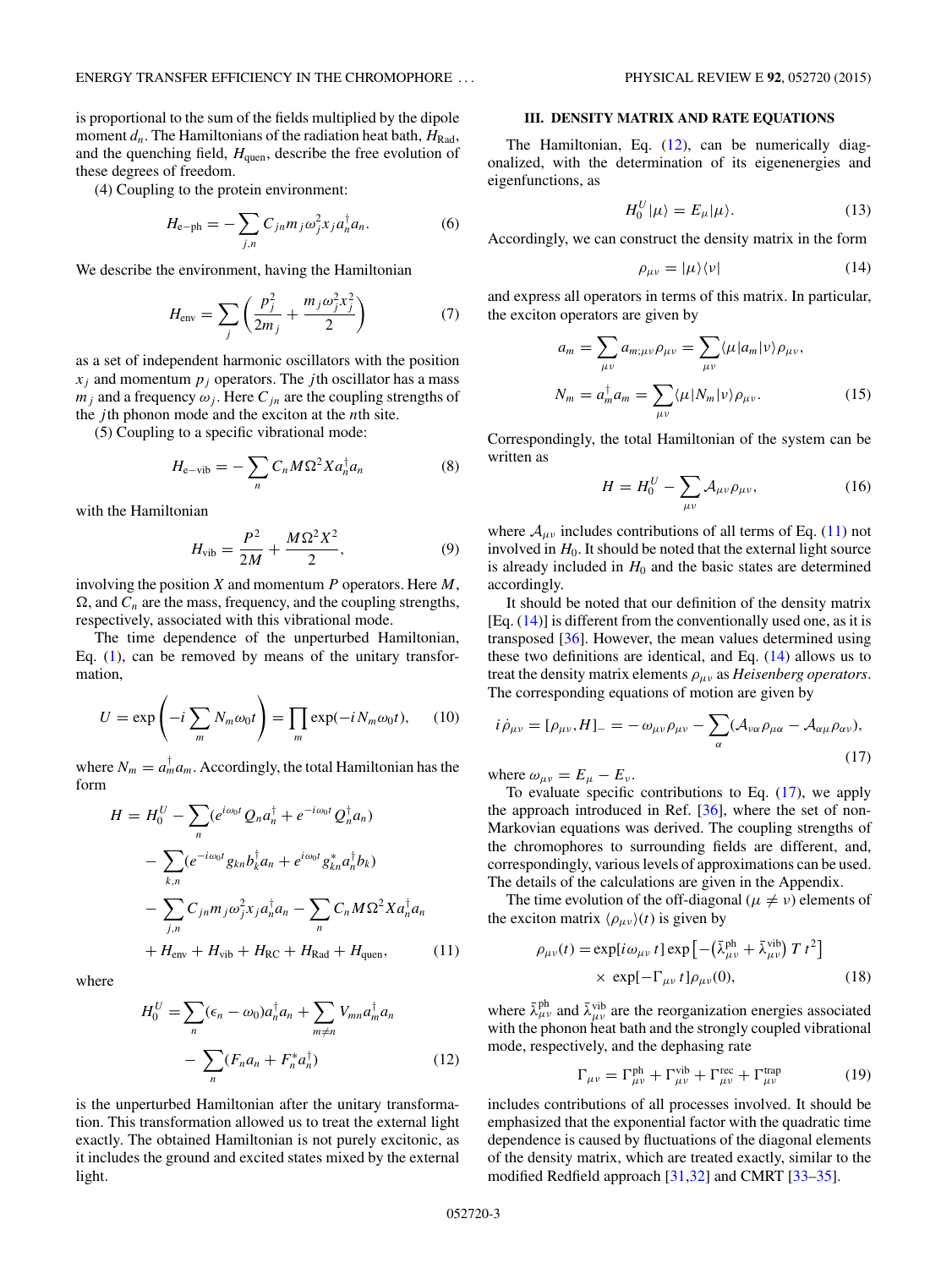<span id="page-3-0"></span>The exciton distribution  $\langle \rho_\mu \rangle$  over the eigenstates  $|\mu \rangle$  of the Hamiltonian  $H_0$  evolves according to the equation

$$
\langle \dot{\rho}_{\mu} \rangle + \gamma_{\mu} \langle \rho_{\mu} \rangle = \sum_{\alpha} \gamma_{\mu \alpha} \langle \rho_{\alpha} \rangle, \tag{20}
$$

where the relaxation matrix  $\gamma_{\mu\alpha}$  contains contributions,  $\gamma_{\mu\alpha}^{\text{ph}}$ and  $\gamma_{\mu\alpha}^{\text{vib}}$ , of the nondiagonal environment and vibrational operators, as well as contributions of recombination,  $\gamma_{\mu\alpha}^{\text{rec}}$ , and trapping,  $\gamma^{\text{trap}}_{\mu\alpha}$ , processes, as

$$
\gamma_{\mu\alpha} = \gamma_{\mu\alpha}^{\text{ph}} + \gamma_{\mu\alpha}^{\text{vib}} + \gamma_{\mu\alpha}^{\text{rec}} + \gamma_{\mu\alpha}^{\text{trap}}.
$$
 (21)

The density relaxation rate is given by

$$
\gamma_{\mu} = \sum_{\alpha} \gamma_{\alpha\mu}.
$$
 (22)

The steady-state exciton distribution  $\rho^0_\mu$  can be found from the equation

$$
\gamma_{\mu}\rho_{\mu}^{0} = \sum_{\alpha} \gamma_{\mu\alpha}\rho_{\alpha}^{0},\qquad(23)
$$

taking into account the normalization condition  $\sum_{\mu} \rho_{\mu}^0 = 1$ .

# **IV. ENERGY-TRANSFER EFFICIENCY**

We define the energy-transfer efficiency as a ratio of the average rate of the energy transmission going to the reaction center to the total rate of electromagnetic energy absorption by the system. The first quantity is given by

$$
\mathcal{W}_{\text{RC}} = \frac{d}{dt} E_{\text{RC}} = \sum_{k} \epsilon_k \langle \dot{N}_k \rangle, \tag{24}
$$

where  $N_k = b_k^{\dagger} b_k$ . The interaction of the system with the monochromatic light source can be rewritten in terms of the electric field strength,  $\mathcal{E}_n(t) = F_n e^{i\omega_0 t} + s$ , and the polarization  $\mathcal{P}_n = a_n^{\dagger} + a_n$ , as  $H_F = -\sum_n \mathcal{E}_n(t)\mathcal{P}_n$ . Thus, the rate of the light-energy absorption has the form

$$
\mathcal{W} = -\sum_{n} \langle \mathcal{P}_n \dot{\mathcal{E}}_n(t) \rangle \simeq -i \omega_0 \sum_{n} \langle F_n e^{i\omega_0 t} a_n - F_n^* e^{-i\omega_0 t} a_n^{\dagger} \rangle.
$$
\n(25)

This energy can be determined using the equation of motion for the operator of the total number of excitations,  $\sum_{m} N_m$ , and can be written in the form of the balance relation:

$$
\mathcal{W} = \mathcal{W}_m + \mathcal{W}_k + \mathcal{W}_{\text{Rec}} = \omega_0 \sum_m \langle \dot{N}_m \rangle + \omega_0 \sum_k \langle \dot{N}_k \rangle
$$

$$
+ i\omega_0 \sum_m \langle e^{-i\omega_0 t} Q_m^{\dagger} a_m - e^{i\omega_0 t} a_m^{\dagger} Q_m \rangle. \tag{26}
$$

Correspondingly, the energy transfer efficiency is given by

$$
\eta = \mathcal{W}_{\text{RC}} / \mathcal{W}.\tag{27}
$$

For the steady state, the total number of excitons in the system is constant, so  $W_m = 0$ .  $W_{RC}$ ,  $W_k$ , and  $W_{Rec}$  can be calculated similar to the relaxation rates of the Appendix, and they have the forms

$$
\mathcal{W}_{\text{RC}} = \sum_{n} \sum_{\mu\nu} (\omega_0 - \omega_{\mu\nu}) |a_{n;\mu\nu}|^2
$$
  
 
$$
\times \left\{ \Gamma_n^{\text{trap}}(\omega_0 + \omega_{\mu\nu}) [1 + n(\omega_0 + \omega_{\mu\nu})] \langle \rho_v^0 \rangle \right.
$$
  
 
$$
- \Gamma_n^{\text{trap}}(\omega_0 - \omega_{\mu\nu}) n(\omega_0 - \omega_{\mu\nu}) \langle \rho_\mu^0 \rangle \right\}, \qquad (28)
$$

$$
\mathcal{W}_k = \omega_0 \sum_n \sum_{\mu\nu} |a_{n;\mu\nu}|^2
$$
  
 
$$
\times \left\{ \Gamma_n^{\text{trap}}(\omega_0 + \omega_{\mu\nu}) [1 + n(\omega_0 + \omega_{\mu\nu})] \middle/ \rho_{\nu}^0 \right\}
$$
  
 
$$
- \Gamma_n^{\text{trap}}(\omega_0 - \omega_{\mu\nu}) n(\omega_0 - \omega_{\mu\nu}) \middle/ \rho_{\mu}^0 \middle. \right\}, \qquad (29)
$$

and

$$
\mathcal{W}_{\text{Rec}} = 2\omega_0 \sum_{n} \sum_{\mu\nu} |a_{n;\mu\nu}|^2
$$
  
 
$$
\times \left\{ \chi''_{n}(\omega_0 + \omega_{\mu\nu})[1 + n(\omega_0 - \omega_{\mu\nu})] \langle \rho_{\nu}^0 \rangle - \chi''_{n}(\omega_0 - \omega_{\mu\nu})n(\omega_0 - \omega_{\mu\nu}) \langle \rho_{\mu}^0 \rangle \right\}. \tag{30}
$$

# **V. FMO COMPLEX**

In this section we apply the equations obtained above to a specific system, an FMO complex containing seven pigments. We assume that the external light creates the exciton in the Bchl 1 and the reaction center is coupled to the Bchl 3. Here we ignore the eighth Bchl [\[54\]](#page-10-0) because its role in the energy transfer is not clear yet. In the absence of an external light source, the energies of the seven exciton sites are given by [\[55\]](#page-10-0)

$$
\epsilon_1 = 1543.18 \text{ meV},
$$
  
\n
$$
\epsilon_2 = 1552.48 \text{ meV},
$$
  
\n
$$
\epsilon_3 = 1513.42 \text{ meV},
$$
  
\n
$$
\epsilon_4 = 1529.54 \text{ meV},
$$
  
\n
$$
\epsilon_5 = 1548.76 \text{ meV},
$$
  
\n
$$
\epsilon_6 = 1567.36 \text{ meV},
$$
  
\n
$$
\epsilon_7 = 1543.8 \text{ meV}.
$$
  
\n(31)

The transfer matrix elements (in meV) are [\[55\]](#page-10-0)

$$
V_{mn} = \begin{pmatrix}\n-10.87 & 0.68 & -0.73 & 0.83 & -1.7 & -1.23 \\
-10.87 & 3.73 & 1.02 & 0.09 & 1.46 & 0.53 \\
0.68 & 3.73 & -6.63 & -0.27 & -1.19 & 0.74 \\
-0.73 & 1.02 & -6.63 & -8.77 & -2.11 & -7.85 \\
0.83 & 0.09 & -0.27 & -8.77 & 10.06 & -0.16 \\
-1.7 & 1.46 & -1.19 & -2.11 & 10.06 & 4.92 \\
-1.23 & 0.53 & 0.74 & -7.85 & -0.16 & 4.92\n\end{pmatrix}.
$$
\n(32)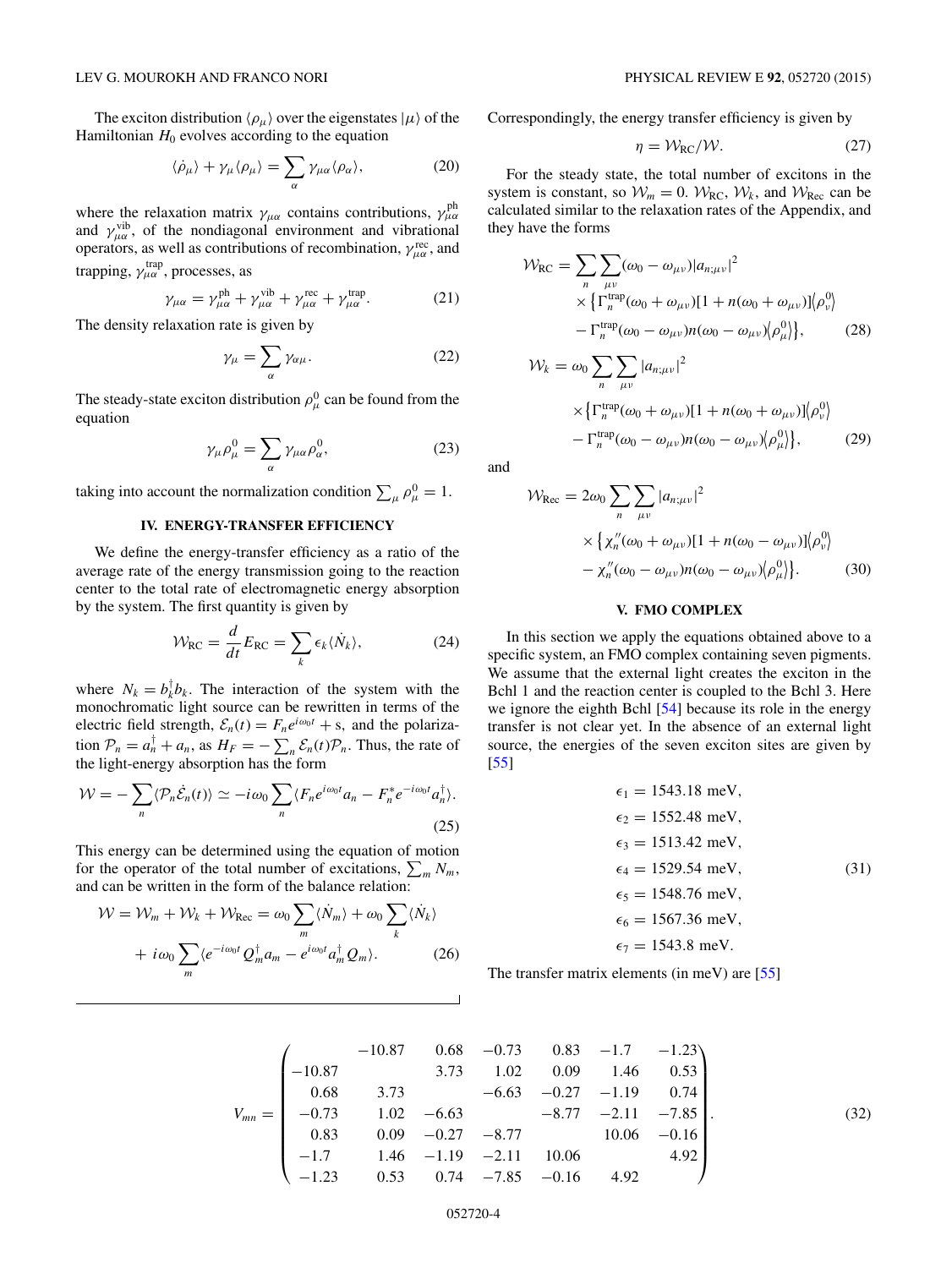

FIG. 1. Environment spectral function  $J(\omega)$  including contributions from the heat bath and a specific vibrational mode with frequency  $\Omega = 10$  meV.

In our model, each Bchl can be populated, so we have a total of 128 ( $= 2<sup>7</sup>$ ) basic states.

To determine the energy transfer efficiency, the spectral functions of the environment should be defined. We use the following form of the spectral function for the heat bath modes:

$$
J^{\text{ph}}(\omega) = \lambda^{\text{ph}} \left( \frac{\omega}{\omega_c} \right) \exp \left( -\frac{\omega}{\omega_c} \right). \tag{33}
$$

This type of spectral function is used both for the description of the environment in photosynthetic complexes [\[56\]](#page-10-0) and for general condensed matter problems [\[57\]](#page-10-0). The spectral function for the specific vibrational mode is given by

$$
J^{\text{vib}}(\omega) = \lambda^{\text{vib}} \Omega \, \delta(\omega - \Omega). \tag{34}
$$

The total spectral function, including the contributions of the heat bath modes and a specific vibrational mode, is shown in Fig. 1. The cutoff frequency  $\omega_c$  is taken to be 18.6 meV, and the frequency of the vibrational mode is chosen to be 10 meV for this figure.

The energy of the external light  $\hbar \omega_0$  is taken to be 1573.71 meV. This value is resonant to the system of 7 Bchls with energies given by Eq.  $(31)$ . It should be noted that in the real systems there is always site energy disorder broadening the absorption line of the photosysnthetic complex, but the inclusion of this spectral inhomogeneity into consideration is beyond the scope of our paper.

To determine the parameters used below, we calculate the efficiency  $[Eq. (27)]$  $[Eq. (27)]$  $[Eq. (27)]$  for the absence of strong coupling to a specific vibrational mode. The results are shown in Fig. 2, the dependence on the coupling to the quenching field at various values of the coupling to the reaction center, and in Fig. 3, the dependence on the coupling to the reaction center at various values of the coupling to the quenching field. It is evident from these figures that for strong coupling to the reaction center and weak coupling to the quenching field, the efficiency can reach 0.95. To determine the dependence of the energy transfer efficiency on the frequency of the strongly coupled vibrational mode, we choose the coupling to the reaction center  $g_{nk} = 6.6 \times 10^{-3}$  meV (with only the third pigment coupled) and the couplings to the quenching



FIG. 2. (Color online) Energy transfer efficiency as a function of the coupling to the quenching field at various couplings to the reaction center.

field  $Q_m = 6.6 \times 10^{-5}$ , 1.92 × 10<sup>-4</sup>, and  $6.6 \times 10^{-4}$  meV. The other parameters are temperature  $T = 77$  K, light-Bchl coupling strength  $F = 10^{-4}$  meV (with the light coupled to the first pigment only), refraction index  $n_{refr} = 1.42$ , heat bath reorganization energy  $\lambda^{ph} = 4.34$  meV, and reorganization energy of the vibrational mode  $\lambda^{vib} = 18.6$  meV. In this case, the Huang-Rhys factor, defined as the ratio of the reorganization energy and the vibrational frequency, is larger at low frequencies than the experimental values of the FMO complex, which can be up to 0.018 for specific vibrational modes [\[58\]](#page-10-0). We would like to emphasize that our model chromophore system has only energetic parameters of the FMO complex but more strongly coupled to the quenching field and to a specific vibrational mode.

The efficiency  $[Eq. (27)]$  $[Eq. (27)]$  $[Eq. (27)]$  is shown in Fig. [4](#page-5-0) as a function of the frequency of the vibrational mode. One can see that with decreasing frequency, the efficiency starts to drop at approximately 16 meV when the Huang-Rhys factor exceeds one. One can see that this drop can be quite significant, up to four times at low frequencies and moderate coupling to the quenching field.



FIG. 3. (Color online) Energy transfer efficiency as a function of the coupling to the reaction center at various couplings to the quenching field.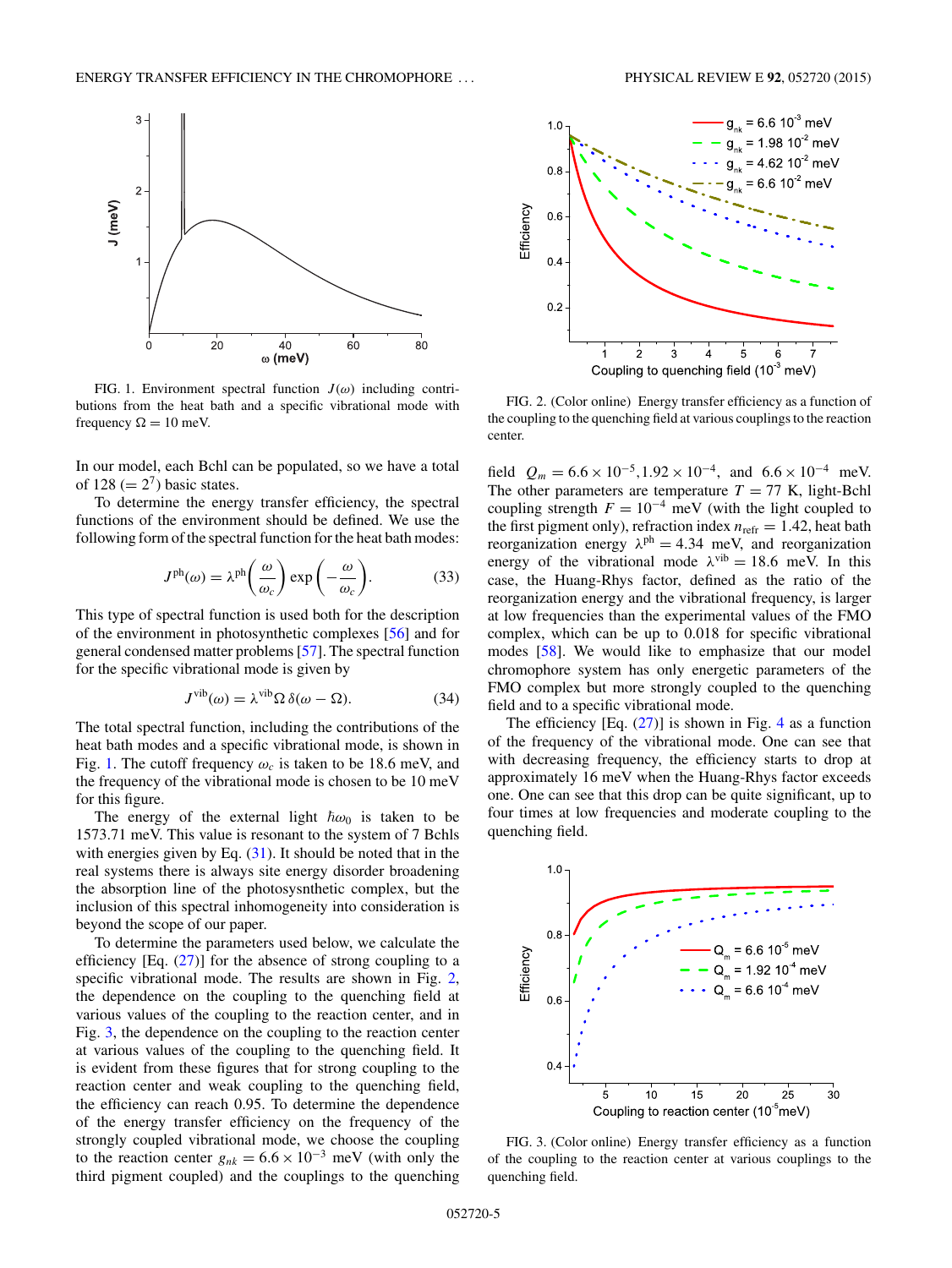<span id="page-5-0"></span>

FIG. 4. (Color online) Energy transfer efficiency as a function of the vibrational mode frequency  $\Omega$  at various couplings to the quenching field.

To understand the physical reasons for such significant drop of the energy transfer efficiency, we calculate the time dependence of the pigment populations with the results shown in Figs.  $5(a)$ – $5(f)$ . For initial conditions, we use the situation when the first pigment (coupled to the light) is populated and all other Bchls are not. These initial conditions are quite artificial, but the redistribution of the initial excitation can be shown in a most illuminating way for this case. With no strong coupling to the vibrational mode [Fig.  $5(a)$ ], there are well-known quantum oscillations [\[12\]](#page-9-0) of populations of the first and second pigments (for times of about 0.5 ps), and after about 3 ps the exciton energy is mostly transferred to the third pigment coupled to the reaction center. It should be noted that the fifth, sixth, and seventh pigments remain

unpopulated all the time. Almost the same picture can be seen for the high frequency of the vibrational mode [Fig. 5(f)] where the corresponding Huang-Rhys factor is small. With the frequency decreasing, the fifth, sixth, and seventh pigments start to be populated, and at  $\Omega = 4$  meV all seven Bchls are populated almost equally by 3 ps. It should be emphasized that the energies of the Bchl 3 and Bchl 4, Bchl 4 and Bchl 5, and Bchl 5 and Bchl 6 are all separated by 16–19 meV. Accordingly, the strong coupling to the vibrational modes of appropriate frequency with the preservation of "vibronic coherence" [\[47–49\]](#page-10-0) can lead to the formation of "mixed exciton-vibrational modes" between corresponding pigments. Similar phenomenology has been observed in quantum dots [\[59\]](#page-10-0) where the strong electron-phonon coupling led to a resonant interaction between the discrete (*p*, 0 LO phonon) state and the continuum of either (*s*, 1 LO phonon) or (*s*, 2 LO phonons). As the coupling to the vibrational mode is strong, multiphonon interaction is possible. Formally, it corresponds to nonvanishing contributions of the high-order Bessel functions of Eqs. [\(A15\)](#page-8-0) and [\(A16\)](#page-9-0). Moreover, one can see from these equations that the interference between the specific mode and heat bath modes is possible; therefore the energy mismatch preventing the mixed exciton-vibrational mode formation can be compensated by the heat bath. As a result, the exciton, which is transferred to Bchl 3 from Bchl 2, does not proceed to the reaction center, but oscillates between Bchls 3, 4, 5, and 6 and the energy is eventually lost to the quenching field or the heat bath.

Of special interest is the suppression of the quantum beating between Bchl 1 and Bchl 2 at  $\Omega = 25$  meV [Fig.  $5(e)$ ]. It can be a result of similar mixed exciton-vibrational mode formation. The separation between the energies of Bchl 1 and Bchl 6 is about 24 meV, so vibration-assisted transfer between these



FIG. 5. (Color online) Time dependencies of the pigment populations for various frequencies of the vibrational mode.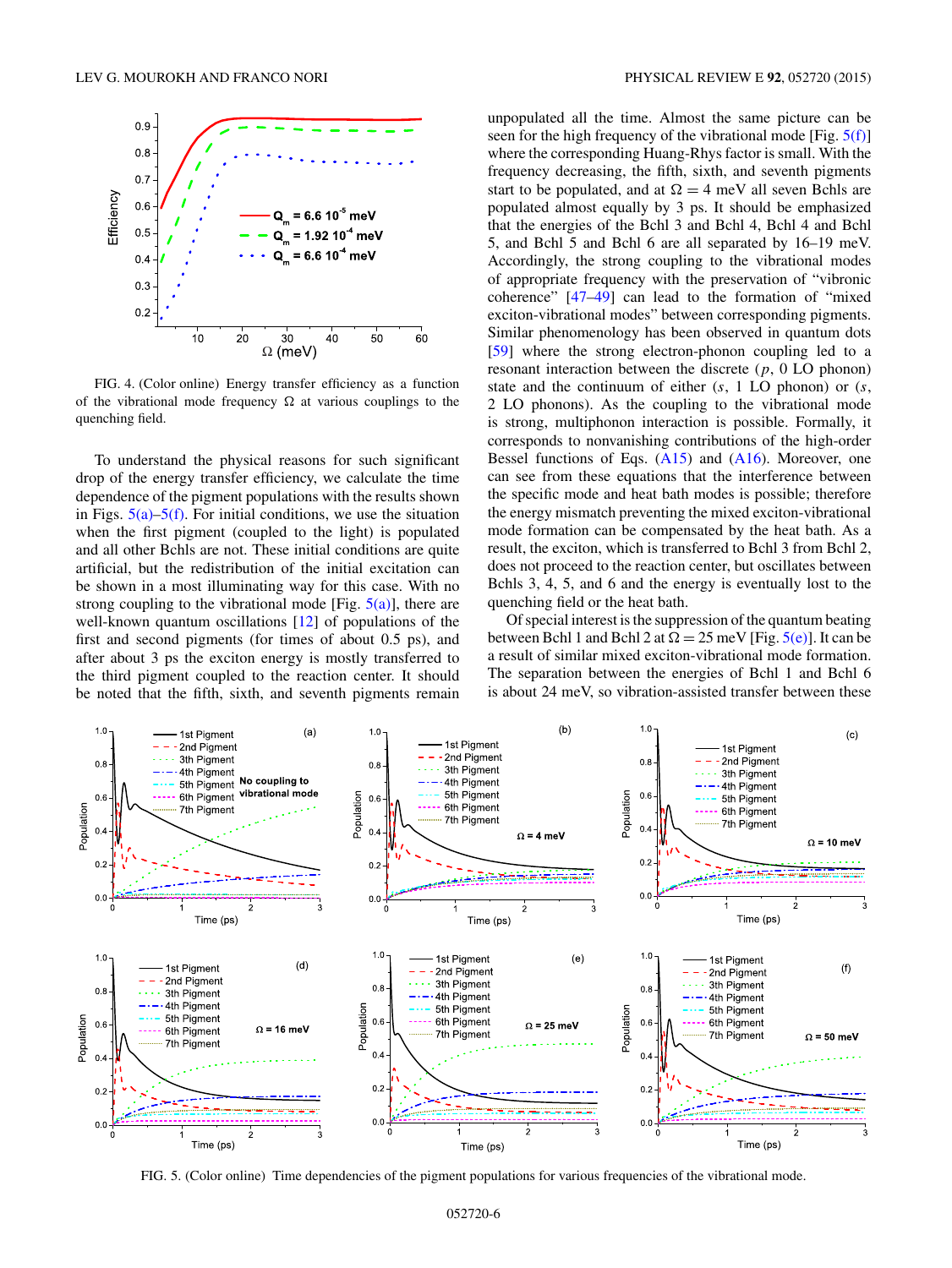<span id="page-6-0"></span>

FIG. 6. (Color online) Energy transfer efficiency as a function of the frequency  $\Omega$  of the vibrational mode coupled only to the third pigment.

pigments is possible. Correspondingly, the exciton proceeds to the third pigment, not via Bchl 2 but via Bchls 6, 5, and 4. It should be noted that the energy efficiency is *not* suppressed at this frequency.

Our approach allows us to examine the situation when the vibrational mode is deliberately coupled to a specific pigment. In Fig. 6 we show the energy transfer efficiency at quite strong coupling to the quenching field,  $Q_m = 6.6 \times 10^{-4}$  meV, as a function of the vibrational mode frequency, when only the Bchl 3 is coupled to the vibrational mode. One can see that the efficiency is suppressed at low frequencies but not as drastically as in Fig. [4.](#page-5-0) The reason for such relatively small suppression is that the mixed exciton-vibrational mode is formed between the Bchl 3 and Bchl 4 only, with no exciton transfer farther to Bchls 5 and 6. However, it is evident from Fig. 6 that at  $\Omega = 30$  meV, the energy transfer efficiency even exceeds the value for no coupling to the vibrational mode. The corresponding time dependencies of the pigment populations are shown in Fig. 7. For  $\Omega = 4$  meV [Fig. 7(a)], Bchls 5 and 6 remain unpopulated, in contrast to Fig.  $5(b)$ , when all the sites are coupled to the vibrational mode. One can see from Fig. 7(b) that for  $\Omega = 30$  meV the population of Bchl 3 at 3 ps is even higher than that of the unperturbed system [Fig.  $5(a)$ ].

Correspondingly, one can use deliberately coupled vibrations to enhance the efficiency for the case of strong quenching-field coupling.

#### **VI. CONCLUSIONS**

In conclusion, we have developed an approach which allows to study the exciton transfer through a network, for the case when the reorganization energy is of the order of the intersite couplings. Our method is not restricted to the one-particle case, so we can describe the propagation of several excitons through the system. We have taken into account the effects of radiative and quenching baths, as well as the coupling to the reaction center, perturbatively using the secular approximation. We have gone beyond this approximation for the protein environment, examining the non-Markovian effects as well. While the majority of the vibrational modes have been treated as a heat bath, we have also included the strong coupling to a specific vibrational mode into consideration. We have used a high-temperature (or low-frequency) approximation for the dynamics inside the non-Markovian integral for the heat bath modes, but not for the strongly coupled vibrational mode. Accordingly, we have determined the contributions of multiphonon processes and obtained that the contributions of the heat bath modes and the vibrational mode are interconnected, as the frequency and the reorganization energy of the vibrational mode is involved in the relaxation matrix for the heat bath and vice versa.

We have obtained the efficiency of the energy transfer directly, as the ratio of the energy transferred to the reaction center and the total energy absorbed by the system. We have calculated this efficiency for a specific system having the structure and the energetic parameters of the FMO complex and strongly coupled to the quenching field and to the vibrational mode and found that this efficiency dropped significantly, if the energy of the strongly coupled vibrational mode becomes smaller than 16 meV. We have attributed that to the formation of "mixed exciton-vibrational modes" where the exciton is transferred back and forth between two pigments with absorption and emission of vibrational quanta. Accordingly, the exciton, instead of proceeding to the reaction center from the lowest-energy Bchl 3, is transferred sequentially to Bchls 4,



FIG. 7. (Color online) Time dependencies of pigment populations for various frequencies of the vibrational mode coupled only to the third pigment.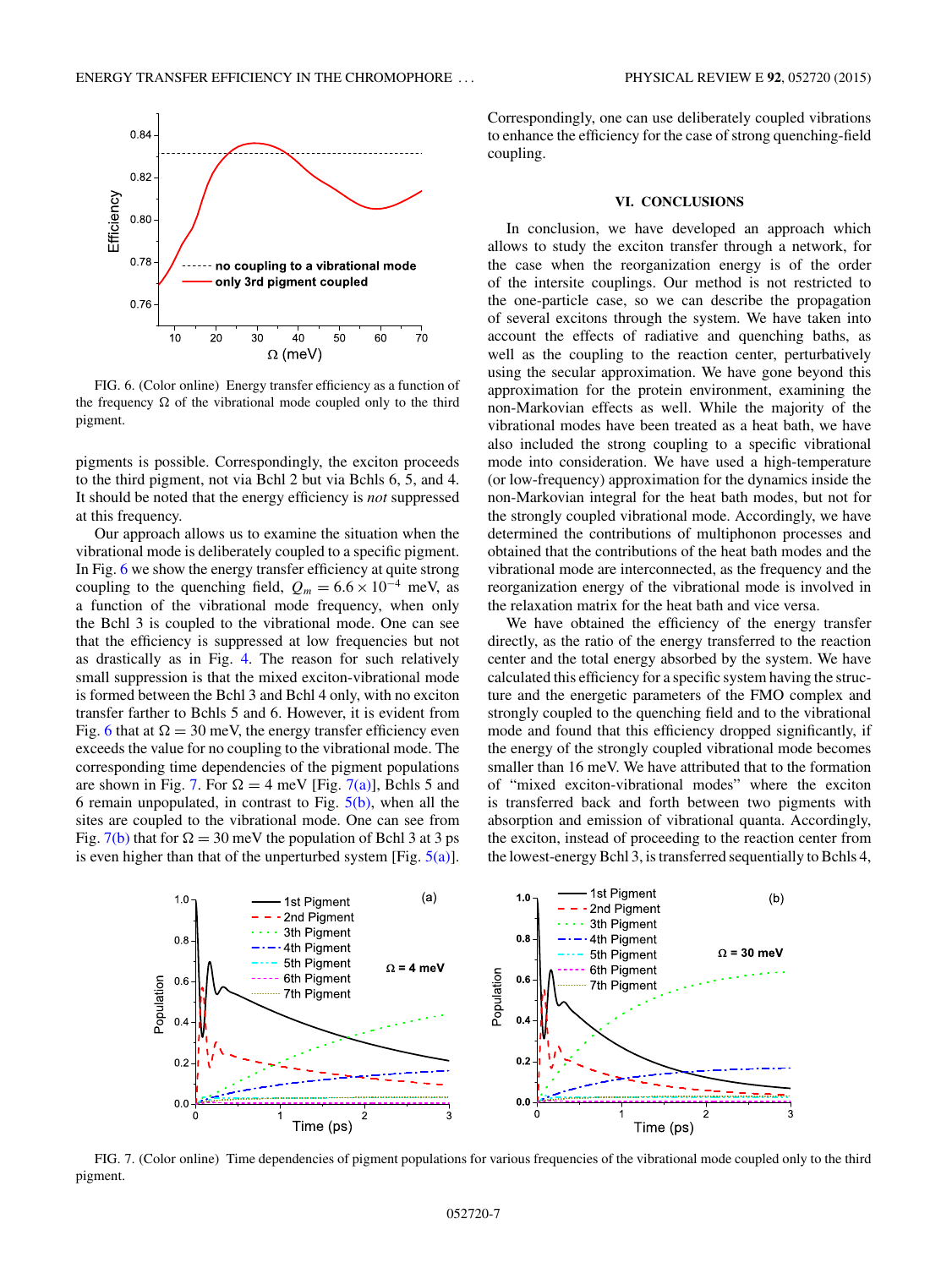## LEV G. MOUROKH AND FRANCO NORI PHYSICAL REVIEW E **92**, 052720 (2015)

5, and 6, and the energy is eventually lost to the quenching field or to the environment heat bath. We have illustrated this effect determining the time dependencies of the pigment populations and showing that for the low frequency of the strongly coupled vibrational mode, the exciton is almost equally distributed between all the pigments. We have obtained the well-known oscillations in the populations of Bchl 1 and Bchl 2 and showed that these oscillations are suppressed at the vibrational mode frequency of 25 meV. This corresponds to the separation of the energies of Bchls 1 and 6, and we attribute this effect to the mixed exciton-vibrational mode between these pigments and the energy transfer avoiding Bchl 2. It is interesting that it does not affect the energy transfer efficiency. We have also shown that the efficiency can even be enhanced if the specific

vibrational mode is coupled deliberately to Bchl 3. In this case, the obtained value exceeds that for the unperturbed complex.

#### **ACKNOWLEDGMENTS**

The authors are thankful to Dr. Anatoly Smirnov for helpful discussions and to Dr. Neill Lambert for a critical reading of the manuscript. L.M. is partially supported by PSC-CUNY award 65245-00 43. F.N. is partially supported by the RIKEN iTHES Project, the MURI Center for Dynamic Magneto-Optics via the AFOSR award number FA9550-14-1-0040, the IMPACT program of JST, and a Grant-in-Aid for Scientific Research (A).

# **APPENDIX: CONTRIBUTIONS OF VARIOUS MECHANISMS TO THE EVOLUTION OF THE DENSITY MATRIX**

In this Appendix we provide the calculations of various contributions to the equation of motion for the density matrix [Eq. [\(17\)](#page-2-0)]. The chromophore sites are weakly coupled to the radiative and quenching bath, as well as to the reaction center. Hence, the contribution of these components of the variable  $A$  to Eq. [\(17\)](#page-2-0) can be treated perturbatively with the secular approximation. Thus, for the diagonal part,  $\rho_{\mu} = \rho_{\mu\mu} = |\mu\rangle\langle\mu|$ , of the operator  $\rho_{\mu\nu}$  we obtain

$$
-i\langle[\rho_{\mu},H_{\text{rec}}+H_{\text{trap}}]_{-}\rangle=-\sum_{\alpha}\left(\gamma_{\alpha\mu}^{\text{rec}}+\gamma_{\alpha\mu}^{\text{trap}}\right)\langle\rho_{\mu}\rangle+\sum_{\alpha}\left(\gamma_{\mu\alpha}^{\text{rec}}+\gamma_{\mu\alpha}^{\text{trap}}\right)\langle\rho_{\alpha}\rangle.
$$
 (A1)

Recombination events and the trapping of excitations by the reaction center provide the following contribution to the dephasing of excitonic degrees of freedom ( $\mu \neq \nu$ )

$$
-i\langle[\rho_{\mu\nu},H_{\rm rec}+H_{\rm trap}]\rangle = -\left(\Gamma_{\mu\nu}^{\rm rec}+\Gamma_{\mu\nu}^{\rm trap}\right)\langle\rho_{\mu\nu}\rangle. \tag{A2}
$$

The relaxation rates are given by

$$
\gamma_{\mu\alpha}^{\text{rec}} = 2 \sum_{n} |a_{n;\alpha\mu}|^2 \chi_n''(\omega_0 + \omega_{\mu\alpha}) n(\omega_0 + \omega_{\mu\alpha}) + 2 \sum_{n} |a_{n;\mu\alpha}|^2 \chi_n''(\omega_0 - \omega_{\mu\alpha}) [1 + n(\omega_0 - \omega_{\mu\alpha})]
$$
(A3)

and

$$
\gamma_{\mu\alpha}^{\text{trap}} = \sum_{n} |a_{n;\alpha\mu}|^2 \Gamma_n^{\text{trap}}(\omega_0 + \omega_{\mu\alpha}) n(\omega_0 + \omega_{\mu\alpha}) + \sum_{n} |a_{n;\mu\alpha}|^2 \Gamma_n^{\text{trap}}(\omega_0 - \omega_{\mu\alpha}) [1 + n(\omega_0 - \omega_{\mu\alpha})]. \tag{A4}
$$

The dephasing rates consist of two parts,  $\Gamma_{\mu\nu}^{\text{rec}} = \Gamma_{\mu}^{\text{rec}} + \Gamma_{\nu}^{\text{rec}}$ , and  $\Gamma_{\mu\nu}^{\text{trap}} = \Gamma_{\mu}^{\text{trap}} + \Gamma_{\nu}^{\text{trap}}$ , where

$$
\Gamma_{\mu}^{\text{rec}} = \sum_{n\alpha} |a_{n;\mu\alpha}|^2 \chi_n''(\omega_0 - \omega_{\mu\alpha}) n(\omega_0 - \omega_{\mu\alpha}) + \sum_{n\alpha} |a_{n;\alpha\mu}|^2 \chi_n''(\omega_0 + \omega_{\mu\alpha}) [1 + n(\omega_0 + \omega_{\mu\alpha})]
$$
(A5)

and

$$
\Gamma_{\mu}^{\text{trap}} = (1/2) \sum_{n\alpha} |a_{n;\mu\alpha}|^2 \Gamma_n^{\text{trap}}(\omega_0 - \omega_{\mu\alpha}) n(\omega_0 - \omega_{\mu\alpha}) + (1/2) \sum_{n\alpha} |a_{n;\alpha\mu}|^2 \Gamma_n^{\text{trap}}(\omega_0 + \omega_{\mu\alpha}) [1 + n(\omega_0 + \omega_{\mu\alpha})]. \tag{A6}
$$

In this expression  $n(\omega) = [\exp(\omega/T) - 1]^{-1}$  is the Bose distribution,  $\Gamma_n^{\text{trap}}$  is the trapping rate defined as

$$
\Gamma_n^{\text{trap}} = 2\pi \sum_k |g_{kn}|^2 \delta(\omega - \epsilon_k),\tag{A7}
$$

and the imaginary part of the bath susceptibility,  $\chi''_n(\omega)$ , contains contributions of the blackbody heat bath and the Ohmic quenching bath, as

$$
\chi''_n(\omega) = (2/3)n_{\text{refr}}|d_n|^2(\omega/c)^3 + \alpha_n \omega,
$$
\n(A8)

with  $n_{refr}$  being the refractive index of the medium.

The interaction with the protein environment cannot be considered weak, and, correspondingly, we cannot use the perturbative approach employed above. Following Ref. [\[36\]](#page-10-0), we introduce various spectral densities and reorganization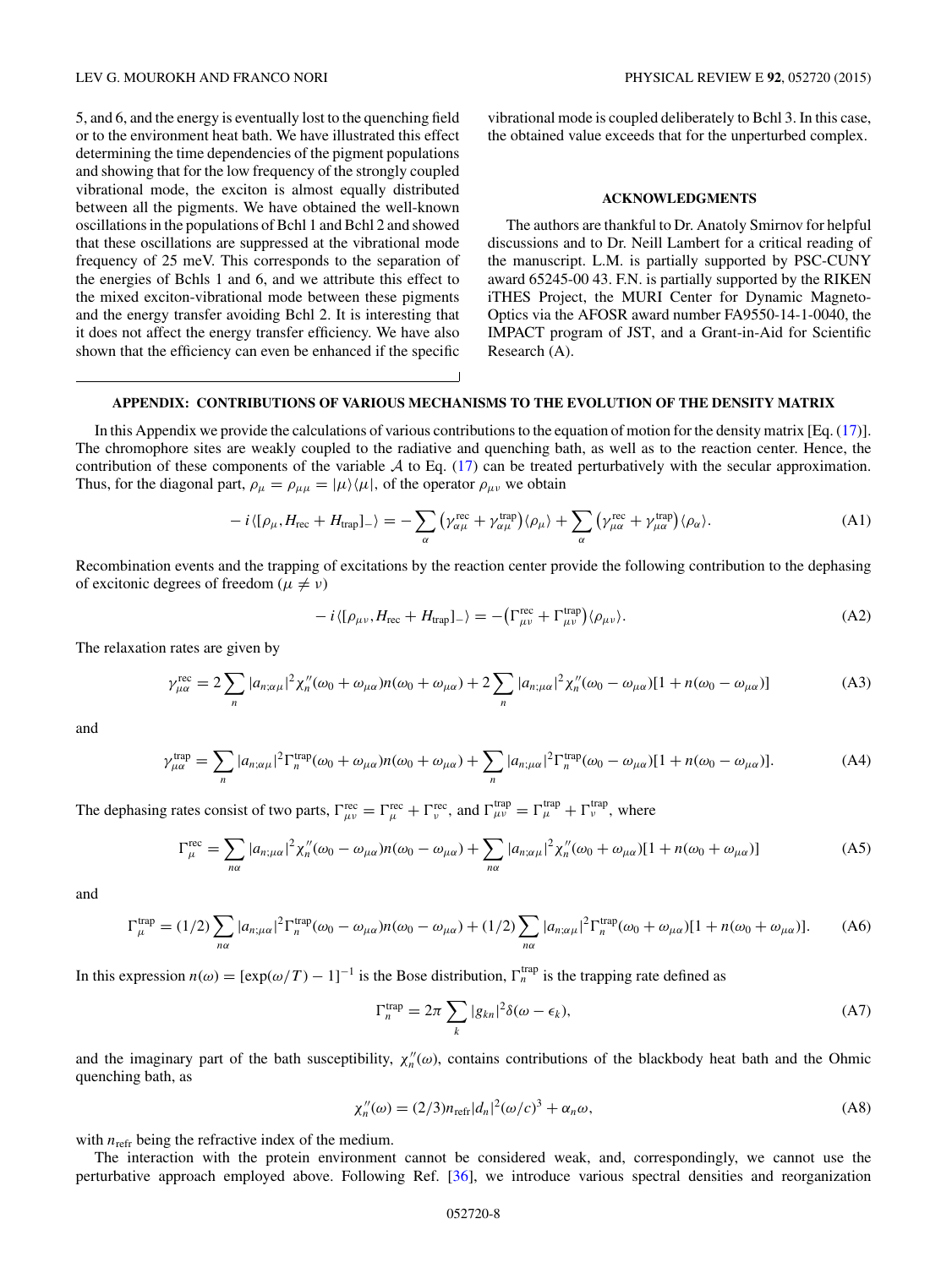## <span id="page-8-0"></span>ENERGY TRANSFER EFFICIENCY IN THE CHROMOPHORE . . . PHYSICAL REVIEW E **92**, 052720 (2015)

energies as

$$
J_{\mu}^{\text{ph}}(\omega) = \sum_{j} \frac{m_{j}\omega_{j}^{3}}{2} \left( \sum_{m} C_{jm} \langle \mu | N_{m} | \mu \rangle \right)^{2} \delta(\omega - \omega_{j}),
$$
  
\n
$$
\bar{J}_{\mu\nu}^{\text{ph}}(\omega) = \sum_{j} \frac{m_{j}\omega_{j}^{3}}{2} \left( \sum_{m} C_{jm} \langle \mu | N_{m} | \mu \rangle - \sum_{m} C_{jm} \langle \nu | N_{m} | \nu \rangle \right)^{2} \delta(\omega - \omega_{j}),
$$
  
\n
$$
\tilde{J}_{\mu\nu}^{\text{ph}}(\omega) = \sum_{j} \frac{m_{j}\omega_{j}^{3}}{2} \left| \sum_{m} C_{jm} \langle \mu | N_{m} | \nu \rangle \right|^{2} \delta(\omega - \omega_{j}), \quad \mu \neq \nu,
$$
  
\n
$$
\lambda_{\mu}^{\text{ph}} = \int_{0}^{\infty} \frac{d\omega}{\omega} J_{\mu}^{\text{ph}}(\omega) = \sum_{j} \frac{m_{j}\omega_{j}^{2}}{2} \left( \sum_{m} C_{jm} \langle \mu | N_{m} | \mu \rangle \right)^{2},
$$
  
\n
$$
\bar{\lambda}_{\mu\nu}^{\text{ph}} = \int_{0}^{\infty} \frac{d\omega}{\omega} \bar{J}_{\mu\nu}^{\text{ph}}(\omega) = \sum_{j} \frac{m_{j}\omega_{j}^{2}}{2} \left( \sum_{m} C_{jm} \langle \mu | N_{m} | \mu \rangle - \sum_{m} C_{jm} \langle \nu | N_{m} | \nu \rangle \right)^{2},
$$
  
\n(A10)

and

$$
\lambda_{\mu}^{\text{vib}} = \frac{M\Omega^2}{2} \left( \sum_{m} C_{m} \langle \mu | N_{m} | \mu \rangle \right)^2,
$$
  
\n
$$
\bar{\lambda}_{\mu\nu}^{\text{vib}} = \frac{M\Omega^2}{2} \left( \sum_{m} C_{m} \langle \mu | N_{m} | \mu \rangle - \sum_{m} C_{m} \langle \nu | N_{m} | \nu \rangle \right)^2,
$$
  
\n
$$
\tilde{\lambda}_{\mu\nu}^{\text{vib}} = \frac{M\Omega^2}{2} \left| \sum_{m} C_{m} \langle \mu | N_{m} | \nu \rangle \right|^2, \quad \mu \neq \nu.
$$
\n(A11)

It was shown in Ref. [\[36\]](#page-10-0) that the contribution of diagonal environmental fluctuations can be determined exactly and they only affect the off-diagonal elements of the density matrix. With inclusion of an additional vibrational mode, the time evolution caused by these diagonal fluctuations has the form

$$
\rho_{\mu\nu}(t) = \exp[i\omega_{\mu\nu} t] \exp\left[-\left(\bar{\lambda}^{\text{ph}}_{\mu\nu} + \bar{\lambda}^{\text{vib}}_{\mu\nu}\right) T t^2\right] \rho_{\mu\nu}(0). \tag{A12}
$$

We evaluate the internal dynamics in the non-Markovian integrals and obtain the following contributions of the nondiagonal environment and vibrational fluctuations to Eq. [\(17\)](#page-2-0). (It should be noted that high-temperature and low-environment-frequencies approximations of Ref. [\[36\]](#page-10-0) have been applied to the heat bath contribution, not to that of the specific single mode.) The evolution of the diagonal matrix elements is given by

$$
\langle -i[\rho_{\mu}, H_{e-ph} + H_{e-vib}]_{-} \rangle = -\sum_{\alpha} (\gamma_{\alpha\mu}^{ph} + \gamma_{\alpha\mu}^{vib}) \langle \rho_{\mu} \rangle + \sum_{\alpha} (\gamma_{\mu\alpha}^{ph} + \gamma_{\mu\alpha}^{vib}) \langle \rho_{\alpha} \rangle. \tag{A13}
$$

For the off-diagonal elements, we obtain

$$
\langle -i[\rho_{\mu\nu}, H_{e-ph} + H_{e-vib}]_{-} \rangle = -(\Gamma^{\text{ph}}_{\mu\nu} + \Gamma^{\text{vib}}_{\mu\nu}) \langle \rho_{\mu\nu} \rangle. \tag{A14}
$$

The relaxation matrices are given by

$$
\gamma_{\mu\alpha}^{\text{ph}} = \sqrt{\frac{\pi}{\bar{\lambda}_{\alpha\mu}^{\text{ph}}} \exp\left[-\frac{\bar{\lambda}_{\mu\alpha}^{\text{vib}}}{\Omega} \coth \frac{\Omega}{2T}\right] \sum_{l=-\infty}^{\infty} J_{l} \left[\frac{\bar{\lambda}_{\mu\alpha}^{\text{vib}}}{\Omega}\right] \int_{0}^{\infty} d\omega \, \tilde{J}_{\alpha\mu}^{\text{ph}}(\omega) n(\omega) \n\times \left[ I_{0} \left(\frac{\bar{\lambda}_{\mu\alpha}^{\text{vib}}}{\Omega} \coth \frac{\Omega}{2T}\right) \left\{ \exp\left[-\frac{(\omega + \Omega_{\alpha\mu} + l\Omega - \bar{\lambda}_{\alpha\mu}^{\text{ph}})^{2}}{4\bar{\lambda}_{\alpha\mu}^{\text{ph}}} \right] + \exp\left(\frac{\omega}{T}\right) \exp\left[-\frac{(\omega - \Omega_{\alpha\mu} - l\Omega + \bar{\lambda}_{\alpha\mu}^{\text{ph}})^{2}}{4\bar{\lambda}_{\alpha\mu}^{\text{ph}}} \right] \right\} \n+ \sum_{s=1}^{\infty} I_{s} \left[\frac{\bar{\lambda}_{\mu\alpha}^{\text{vib}}}{\Omega} \coth \frac{\Omega}{2T}\right] \left(\exp\left[-\frac{(\omega + \Omega_{\alpha\mu} + (l + s)\Omega - \bar{\lambda}_{\alpha\mu}^{\text{ph}})^{2}}{4\bar{\lambda}_{\alpha\mu}^{\text{ph}}} \right] + \exp\left[-\frac{(\omega + \Omega_{\alpha\mu} + (l - s)\Omega - \bar{\lambda}_{\alpha\mu}^{\text{ph}})^{2}}{4\bar{\lambda}_{\alpha\mu}^{\text{ph}}T}\right] \right] \n+ \exp\left(\frac{\omega}{T}\right) \left\{ \exp\left[-\frac{(\omega + \Omega_{\alpha\mu} + (l + s)\Omega - \bar{\lambda}_{\alpha\mu}^{\text{ph}})^{2}}{4\bar{\lambda}_{\alpha\mu}^{\text{ph}}T}\right] + \exp\left[-\frac{(\omega + \Omega_{\alpha\mu} + (l - s)\Omega - \bar{\lambda}_{\alpha\mu}^{\text{ph}})^{2}}{4\bar{\lambda}_{\alpha\mu}^{\text{ph}}T}\right] \right] \right) \tag{A15}
$$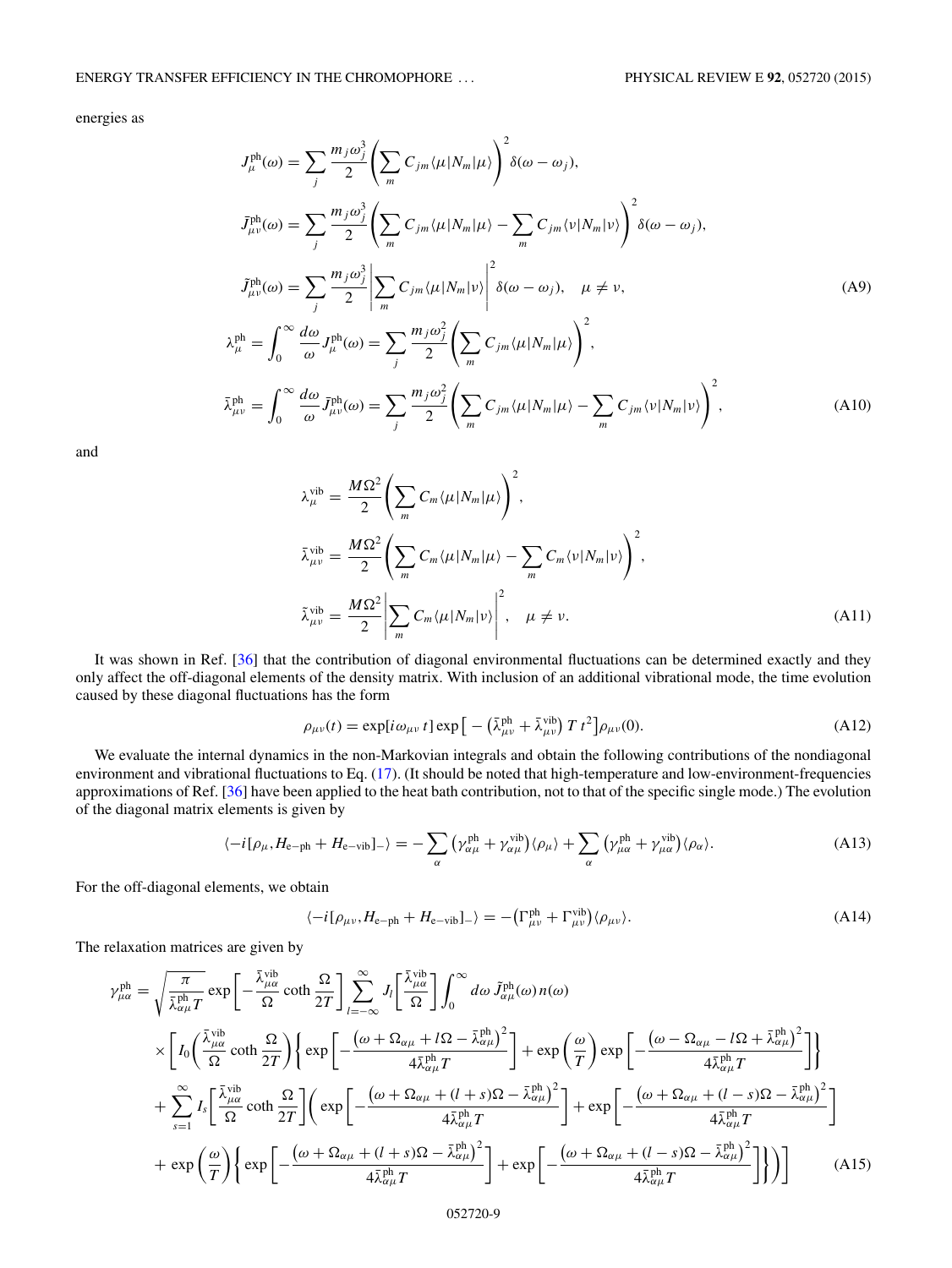<span id="page-9-0"></span>and

$$
\gamma_{\mu\alpha}^{\text{vib}} = \sqrt{\frac{\pi}{\bar{\lambda}_{\mu\alpha}^{\text{ph}}} \exp\left[-\frac{\bar{\lambda}_{\mu\alpha}^{\text{vib}}}{\Omega} \coth \frac{\Omega}{2T}\right] \sum_{l=-\infty}^{\infty} J_{l} \left[\frac{\bar{\lambda}_{\mu\alpha}^{\text{vib}}}{\Omega} \right] \Omega \tilde{\lambda}_{\alpha\mu}^{\text{vib}} n(\Omega) \left[ I_{0} \left(\frac{\bar{\lambda}_{\mu\alpha}^{\text{vib}}}{\Omega} \coth \frac{\Omega}{2T}\right) \left\{ \exp\left[-\frac{\left(\Omega + \Omega_{\alpha\mu} + l\Omega - \bar{\lambda}_{\alpha\mu}^{\text{ph}}\right)^{2}}{4\bar{\lambda}_{\alpha\mu}^{\text{ph}} T}\right] \right] + \exp\left(\frac{\Omega}{T}\right) \exp\left[-\frac{\left(\Omega - \Omega_{\alpha\mu} - l\Omega + \bar{\lambda}_{\alpha\mu}^{\text{ph}}\right)^{2}}{4\bar{\lambda}_{\alpha\mu}^{\text{ph}} T}\right] \right] + \sum_{s=1}^{\infty} I_{s} \left[\frac{\bar{\lambda}_{\mu\alpha}^{\text{vib}}}{\Omega} \coth \frac{\Omega}{2T}\right] \left(\exp\left[-\frac{\left(\Omega + \Omega_{\alpha\mu} + (l+s)\Omega - \bar{\lambda}_{\alpha\mu}^{\text{ph}}\right)^{2}}{4\bar{\lambda}_{\alpha\mu}^{\text{ph}} T}\right] + \exp\left[-\frac{\left(\Omega + \Omega_{\alpha\mu} + (l-s)\Omega - \bar{\lambda}_{\alpha\mu}^{\text{ph}}\right)^{2}}{4\bar{\lambda}_{\alpha\mu}^{\text{ph}} T}\right] + \exp\left(\frac{\Omega}{T}\right) \left\{ \exp\left[-\frac{\left(\Omega + \Omega_{\alpha\mu} + (l+s)\Omega - \bar{\lambda}_{\alpha\mu}^{\text{ph}}\right)^{2}}{4\bar{\lambda}_{\alpha\mu}^{\text{ph}} T}\right] + \exp\left[-\frac{\left(\Omega + \Omega_{\alpha\mu} + (l-s)\Omega - \bar{\lambda}_{\alpha\mu}^{\text{ph}}\right)^{2}}{4\bar{\lambda}_{\alpha\mu}^{\text{ph}} T}\right] \right]
$$
\n(A16)

where

$$
\Omega_{\alpha\mu} = \omega_{\alpha\mu} + \bar{\lambda}^{\text{ph}}_{\mu} - \bar{\lambda}^{\text{ph}}_{\alpha} + \bar{\lambda}^{\text{vib}}_{\mu} - \bar{\lambda}^{\text{vib}}_{\alpha} \tag{A17}
$$

and  $J_l(z)$  and  $I_s(z)$  are the ordinary and modified Bessel functions, respectively. It should be emphasized that the heat bath and vibrational contributions are interconnected, as the vibrational mode is involved in the expression for  $\gamma_{\mu\alpha}^{\rm ph}$  and vice versa. The ratio of the reorganization energy and the vibrational frequency appeared in the arguments of the Bessel functions is the Huang-Rhys factor. When it is small (at large frequencies) the high-order terms would vanish, however for the low-frequency vibrational modes with large Huang-Rhys factor the multiphonon processes would have significant contributions.

Similar to Ref. [\[36\]](#page-10-0), the dephasing rates can be expressed as

$$
\Gamma_{\mu\nu}^{\text{ph,vib}} = \Gamma_{\mu}^{\text{ph,vib}} + \Gamma_{\nu}^{\text{ph,vib}}, \quad \Gamma_{\mu}^{\text{ph,vib}} = \frac{1}{2} \sum_{\alpha} \gamma_{\alpha\mu}^{\text{ph,vib}}.
$$
 (A18)

- [1] T. Pullerits and V. Sundström, [Acc. Chem. Res.](http://dx.doi.org/10.1021/ar950110o) **[29](http://dx.doi.org/10.1021/ar950110o)**, [381](http://dx.doi.org/10.1021/ar950110o) [\(1996\)](http://dx.doi.org/10.1021/ar950110o).
- [2] G. D. Scholes, G. R. Fleming, A. Olaya-Castro, and R. van Grondelle, [Nature Chem.](http://dx.doi.org/10.1038/nchem.1145) **[3](http://dx.doi.org/10.1038/nchem.1145)**, [763](http://dx.doi.org/10.1038/nchem.1145) [\(2011\)](http://dx.doi.org/10.1038/nchem.1145).
- [3] N. Lambert, Y. N. Chen, Y. C. Cheng, C. M. Li, G. Y. Chen, and F. Nori, [Nature Phys.](http://dx.doi.org/10.1038/nphys2474) **[9](http://dx.doi.org/10.1038/nphys2474)**, [10](http://dx.doi.org/10.1038/nphys2474) [\(2013\)](http://dx.doi.org/10.1038/nphys2474).
- [4] H. van Amerongen, L. Valkunas, and R. van Grondelle, *Photosynthetic Excitons* (World Scientific, Singapore, 2000).
- [5] R. E. Blankenship, *Molecular Mechanisms of Photosynthesis* (Blackwell Scientific Publications, Oxford, UK, 2002).
- [6] G. S. Engel, T. R. Calhoun, E. L. Read, T.-K. Ahn, T. Mancal, [Y.-C. Cheng, R. E. Blankenship, and G. R. Fleming,](http://dx.doi.org/10.1038/nature05678) Nature (London) **[446](http://dx.doi.org/10.1038/nature05678)**, [782](http://dx.doi.org/10.1038/nature05678) [\(2007\)](http://dx.doi.org/10.1038/nature05678).
- [7] G. Panitchayangkoon, D. Hayes, K. A. Fransted, J. R. Caram, [E. Harel, J. Wen, R. E. Blankenship, and G. S. Engel,](http://dx.doi.org/10.1073/pnas.1005484107) Proc. Natl. Acad. Sci. USA **[107](http://dx.doi.org/10.1073/pnas.1005484107)**, [12766](http://dx.doi.org/10.1073/pnas.1005484107) [\(2010\)](http://dx.doi.org/10.1073/pnas.1005484107).
- [8] E. Collini, C. Y. Wong, K. E. Wilk, P. M. C. Curmi, P. Brumer, and G. D. Scholes, [Nature \(London\)](http://dx.doi.org/10.1038/nature08811) **[463](http://dx.doi.org/10.1038/nature08811)**, [644](http://dx.doi.org/10.1038/nature08811) [\(2010\)](http://dx.doi.org/10.1038/nature08811).
- [9] C. Y. Wong, R. M. Alvey, D. B. Turner, K. E. Wilk, D. A. Bryant, P. M. G. Curmi, R. J. Silbey, and G. D. Scholes, [Nature Chem.](http://dx.doi.org/10.1038/nchem.1302) **[4](http://dx.doi.org/10.1038/nchem.1302)**, [396](http://dx.doi.org/10.1038/nchem.1302) [\(2012\)](http://dx.doi.org/10.1038/nchem.1302).
- [10] S. Jang, Y.-C. Cheng, D. R. Reichman, and J. D. Eaves, J. Chem. Phys. **[129](http://dx.doi.org/10.1063/1.2977974)**, [101104](http://dx.doi.org/10.1063/1.2977974) [\(2008\)](http://dx.doi.org/10.1063/1.2977974).
- [11] T. Renger, [Photosynth. Res.](http://dx.doi.org/10.1007/s11120-009-9472-9) **[102](http://dx.doi.org/10.1007/s11120-009-9472-9)**, [471](http://dx.doi.org/10.1007/s11120-009-9472-9) [\(2009\)](http://dx.doi.org/10.1007/s11120-009-9472-9).
- [12] A. Ishizaki and G. R. Fleming, [Proc. Natl. Acad. Sci. USA](http://dx.doi.org/10.1073/pnas.0908989106) **[106](http://dx.doi.org/10.1073/pnas.0908989106)**, [17255](http://dx.doi.org/10.1073/pnas.0908989106) [\(2009\)](http://dx.doi.org/10.1073/pnas.0908989106).
- [13] B. Palmieri, D. Abramavicius, and S. Mukamel, [J. Chem. Phys.](http://dx.doi.org/10.1063/1.3142485) **[130](http://dx.doi.org/10.1063/1.3142485)**, [204512](http://dx.doi.org/10.1063/1.3142485) [\(2009\)](http://dx.doi.org/10.1063/1.3142485).
- [14] J. Cao and R. J. Silbey, [J. Phys. Chem. A](http://dx.doi.org/10.1021/jp9032589) **[113](http://dx.doi.org/10.1021/jp9032589)**, [13825](http://dx.doi.org/10.1021/jp9032589) [\(2009\)](http://dx.doi.org/10.1021/jp9032589).
- [15] A. Ishizaki and G. R. Fleming, [New J. Phys.](http://dx.doi.org/10.1088/1367-2630/12/5/055004) **[12](http://dx.doi.org/10.1088/1367-2630/12/5/055004)**, [055004](http://dx.doi.org/10.1088/1367-2630/12/5/055004) [\(2010\)](http://dx.doi.org/10.1088/1367-2630/12/5/055004).
- [16] S. Hoyer, M. Sarovar, and K. B. Whaley, [New J. Phys.](http://dx.doi.org/10.1088/1367-2630/12/6/065041) **[12](http://dx.doi.org/10.1088/1367-2630/12/6/065041)**, [065041](http://dx.doi.org/10.1088/1367-2630/12/6/065041) [\(2010\)](http://dx.doi.org/10.1088/1367-2630/12/6/065041).
- [17] F. Fassioli and A. Olaya-Castro, [New J. Phys.](http://dx.doi.org/10.1088/1367-2630/12/8/085006) **[12](http://dx.doi.org/10.1088/1367-2630/12/8/085006)**, [085006](http://dx.doi.org/10.1088/1367-2630/12/8/085006) [\(2010\)](http://dx.doi.org/10.1088/1367-2630/12/8/085006).
- [18] J. Wu, F. Liu, Y. Shen, J. Cao, and R. J. Silbey, [New J. Phys.](http://dx.doi.org/10.1088/1367-2630/12/10/105012) **[12](http://dx.doi.org/10.1088/1367-2630/12/10/105012)**, [105012](http://dx.doi.org/10.1088/1367-2630/12/10/105012) [\(2010\)](http://dx.doi.org/10.1088/1367-2630/12/10/105012).
- [19] P. Nalbach and M. Thorwart,[J. Chem. Phys.](http://dx.doi.org/10.1063/1.3428385) **[132](http://dx.doi.org/10.1063/1.3428385)**, [194111](http://dx.doi.org/10.1063/1.3428385) [\(2010\)](http://dx.doi.org/10.1063/1.3428385).
- [20] S. Jang, [J. Chem. Phys.](http://dx.doi.org/10.1063/1.3608914) **[135](http://dx.doi.org/10.1063/1.3608914)**, [034105](http://dx.doi.org/10.1063/1.3608914) [\(2011\)](http://dx.doi.org/10.1063/1.3608914).
- [21] P. Nalbach, D. Braun, and M. Thorwart, [Phys. Rev. E](http://dx.doi.org/10.1103/PhysRevE.84.041926) **[84](http://dx.doi.org/10.1103/PhysRevE.84.041926)**, [041926](http://dx.doi.org/10.1103/PhysRevE.84.041926) [\(2011\)](http://dx.doi.org/10.1103/PhysRevE.84.041926).
- [22] [P. Nalbach, A. Ishizaki, G. R. Fleming, and M. Thorwart,](http://dx.doi.org/10.1088/1367-2630/13/6/063040) New J. Phys. **[13](http://dx.doi.org/10.1088/1367-2630/13/6/063040)**, [063040](http://dx.doi.org/10.1088/1367-2630/13/6/063040) [\(2011\)](http://dx.doi.org/10.1088/1367-2630/13/6/063040).
- [23] G. Ritschel, J. Roden, W. T. Strunz, and A. Eisfeld, [New J. Phys.](http://dx.doi.org/10.1088/1367-2630/13/11/113034) **[13](http://dx.doi.org/10.1088/1367-2630/13/11/113034)**, [113034](http://dx.doi.org/10.1088/1367-2630/13/11/113034) [\(2011\)](http://dx.doi.org/10.1088/1367-2630/13/11/113034).
- [24] C. Olbrich, J. Strümpfer, K. Schulten, and U. Kleinekathöfer, [J. Phys. Chem. B](http://dx.doi.org/10.1021/jp1099514) **[115](http://dx.doi.org/10.1021/jp1099514)**, [758](http://dx.doi.org/10.1021/jp1099514) [\(2011\)](http://dx.doi.org/10.1021/jp1099514).
- [25] C. Olbrich, T. L. C. Jansen, J. Liebers, M. Aghtar, J. Strümpfer, K. Schulten, J. Knoester, and U. Kleinekathöfer, J. Phys. Chem. B **[115](http://dx.doi.org/10.1021/jp202619a)**, [8609](http://dx.doi.org/10.1021/jp202619a) [\(2011\)](http://dx.doi.org/10.1021/jp202619a).
- [26] D. P. S. McCutcheon and A. Nazir, [J. Chem. Phys.](http://dx.doi.org/10.1063/1.3636081) **[135](http://dx.doi.org/10.1063/1.3636081)**, [114501](http://dx.doi.org/10.1063/1.3636081) [\(2011\)](http://dx.doi.org/10.1063/1.3636081).
- [27] A. Kolli, A. Nazir, and A. Olaya-Castro, [J. Chem. Phys.](http://dx.doi.org/10.1063/1.3652227) **[135](http://dx.doi.org/10.1063/1.3652227)**, [154112](http://dx.doi.org/10.1063/1.3652227) [\(2011\)](http://dx.doi.org/10.1063/1.3652227).
- [28] R. Alicki and W. Miklaszewski, [J. Chem. Phys.](http://dx.doi.org/10.1063/1.3697975) **[136](http://dx.doi.org/10.1063/1.3697975)**, [134103](http://dx.doi.org/10.1063/1.3697975) [\(2012\)](http://dx.doi.org/10.1063/1.3697975)
- [29] A. Ishizaki and G. R. Fleming, [J. Chem. Phys.](http://dx.doi.org/10.1063/1.3155214) **[130](http://dx.doi.org/10.1063/1.3155214)**, [234110](http://dx.doi.org/10.1063/1.3155214) [\(2009\)](http://dx.doi.org/10.1063/1.3155214).
- [30] [C. Kreisbeck, T. Kramer, M. Rodriguez, and B. Hein,](http://dx.doi.org/10.1021/ct200126d) J. Chem. Theory Comput. **[7](http://dx.doi.org/10.1021/ct200126d)**, [2166](http://dx.doi.org/10.1021/ct200126d) [\(2011\)](http://dx.doi.org/10.1021/ct200126d).